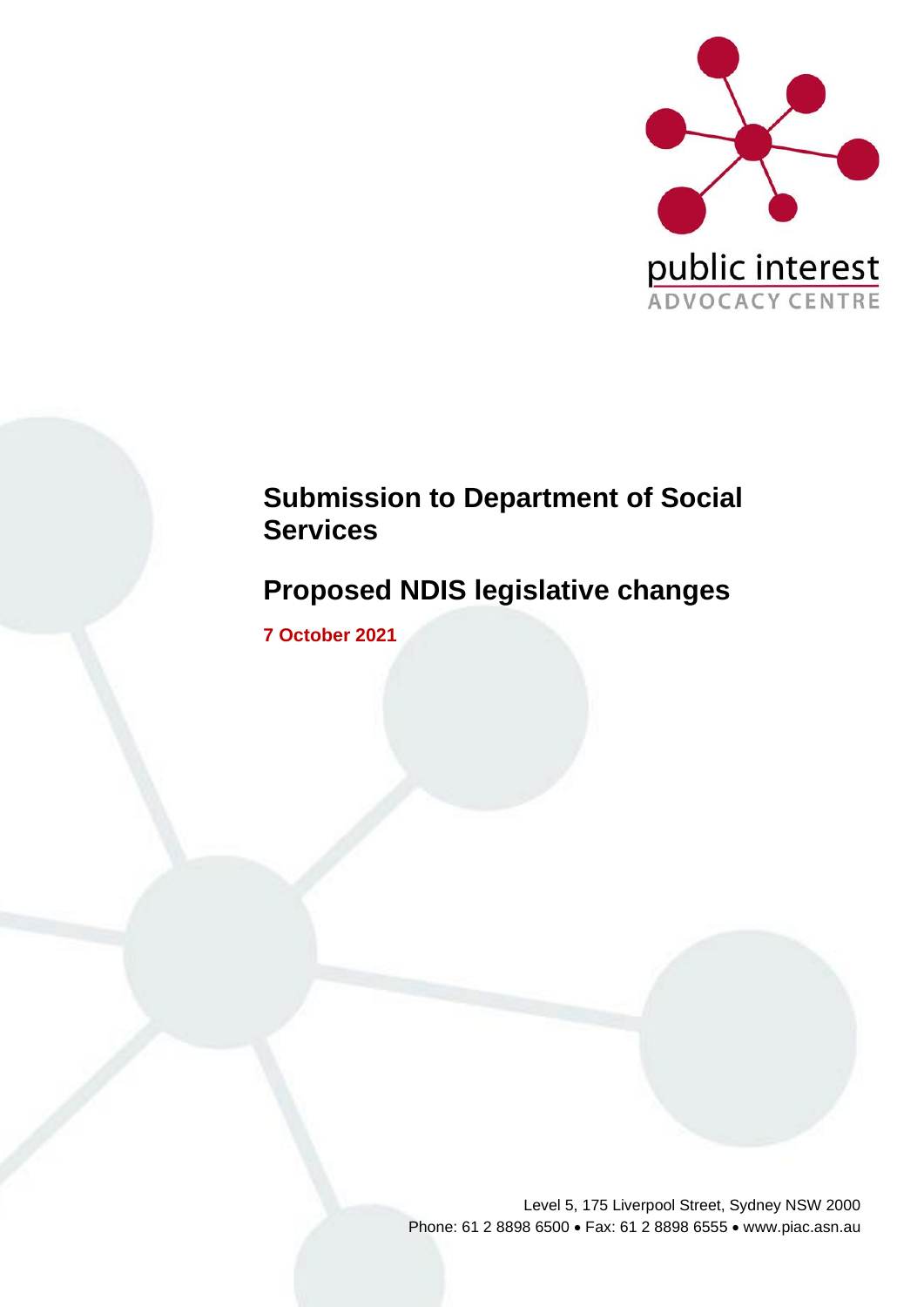## **About the Public Interest Advocacy Centre**

The Public Interest Advocacy Centre (PIAC) is leading social justice law and policy centre. Established in 1982, we are an independent, non-profit organisation that works with people and communities who are marginalised and facing disadvantage.

PIAC builds a fairer, stronger society by helping to change laws, policies and practices that cause injustice and inequality. Our work combines:

- legal advice and representation, specialising in test cases and strategic casework;
- research, analysis and policy development; and
- advocacy for systems change and public interest outcomes.

Our priorities include:

- Reducing homelessness, through the Homeless Persons' Legal Service
- Access for people with disability to basic services like public transport, financial services, media and digital technologies
- Justice for First Nations people
- Access to sustainable and affordable energy and water (the Energy and Water Consumers' Advocacy Program)
- Fair use of police powers
- Rights of people in detention, including equal access to health care for asylum seekers (the Asylum Seeker Health Rights Project)
- Improving outcomes for people under the National Disability Insurance Scheme
- Truth-telling and government accountability
- Climate change and social justice.

#### **Contact**

Chadwick Wong Public Interest Advocacy Centre Level 5, 175 Liverpool St Sydney NSW 2000

Website: [www.piac.asn.au](http://www.piac.asn.au/)



**Fig. 2** Public Interest Advocacy Centre



The Public Interest Advocacy Centre office is located on the land of the Gadigal of the Eora Nation.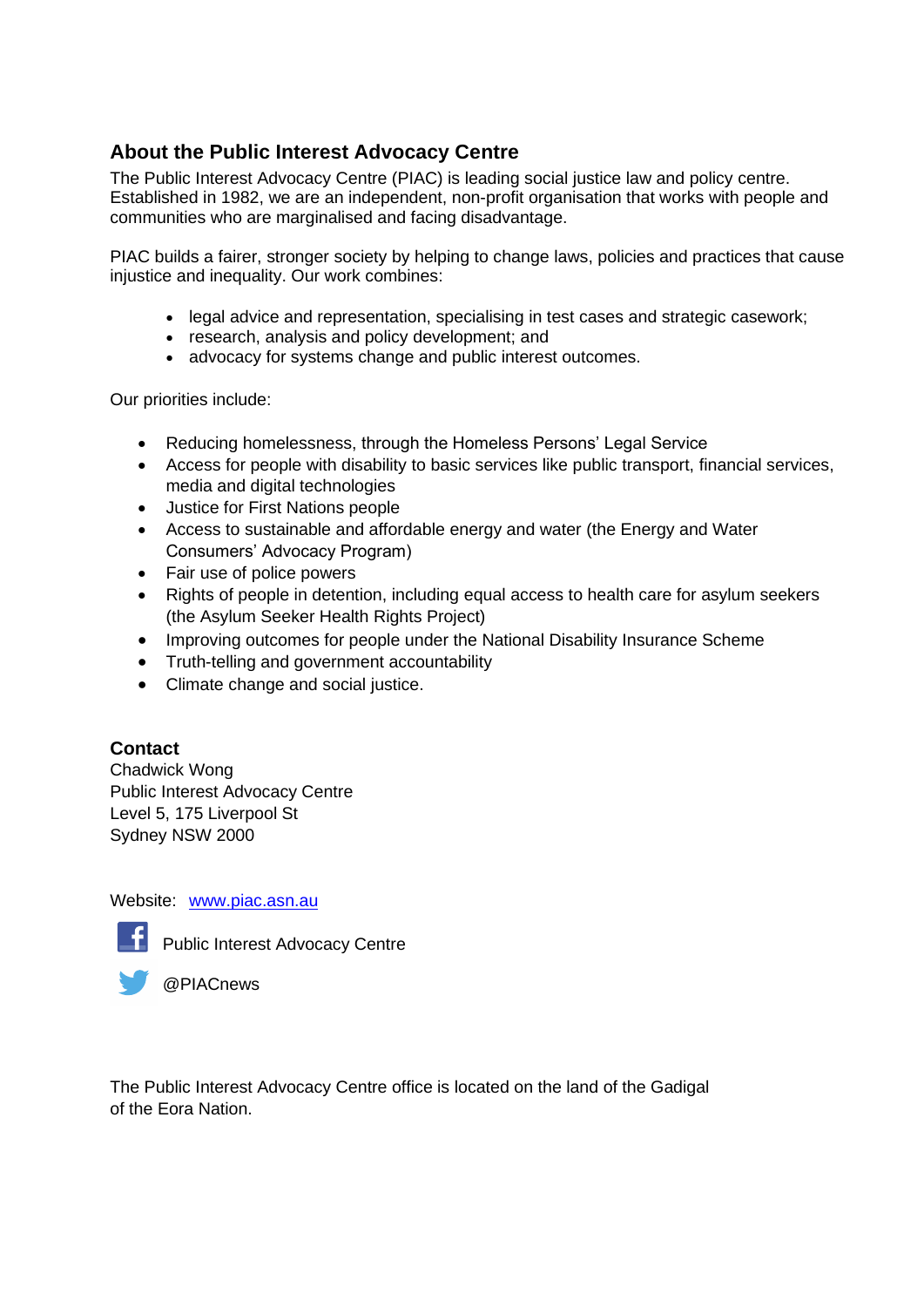# **Contents**

| $\mathbf 1$ . |     |  |     |
|---------------|-----|--|-----|
| 2.            |     |  |     |
| 3.            |     |  |     |
|               | 3.1 |  |     |
|               | 3.2 |  |     |
|               | 3.3 |  |     |
|               |     |  |     |
|               | 3.5 |  |     |
| 4.            |     |  |     |
| 5.            |     |  | .14 |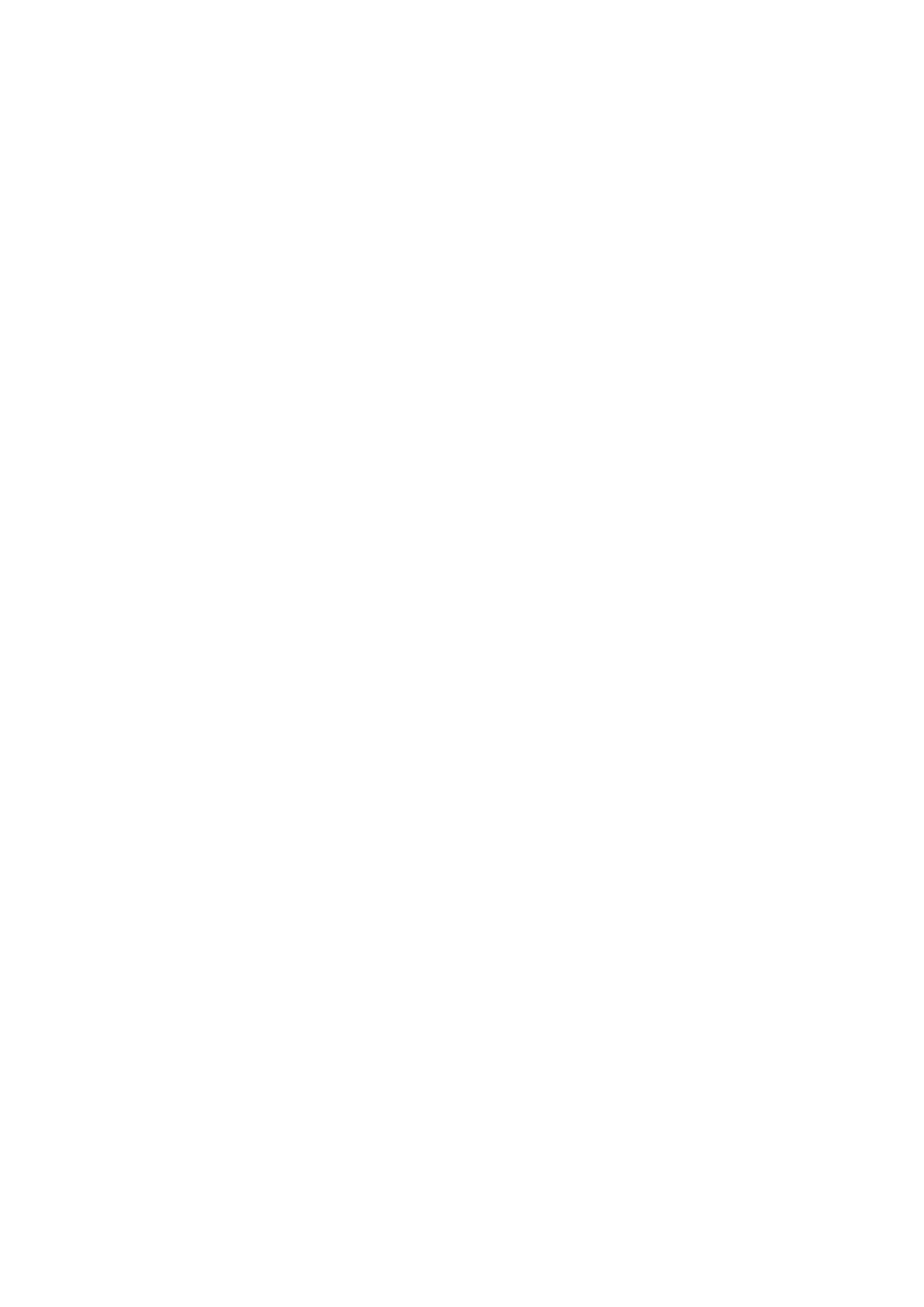# <span id="page-4-0"></span>**Recommendations**

#### *Recommendation 1 – Remove the power of the CEO to refuse a plan variation request and undertake a reassessment instead*

*Section 47A(3)(c), which allows the CEO to refuse to vary a plan but to undertake a reassessment under s 48(1) instead, should be deleted. This power is unnecessary given the CEO already has powers to undertake reassessments on their own initiative under s 48(1).*

#### *Recommendation 2 – Allow participants to request reassessments*

*Section 48(1) should be amended to allow participants to request reassessments. This will empower participants to determine whether a plan variation or reassessment is required for them.*

#### *Recommendation 3 – Amend s 47A of the Bill to limit the power of the CEO to vary plans on their own initiative*

*Section 47A should be amended to limit the power of the CEO to vary plans on their own initiative, in line with the circumstances set out at paragraph 8.33 of the Tune Review Report, or in any other instance with the express consent of the participant. These limits should be set out in s 47A of the Bill, and not in delegated legislation.*

#### *Recommendation 4 – Section 48(2) rules should be designated as Category A rules*

*Section 48(2) rules should be designated as Category A rules, in line with the current designation for rules under s 48. These rules concern the circumstances in which the CEO may undertake reassessments and are significant policy matters with potential financial implication for States and Territories.*

#### *Recommendation 5 – Procedural fairness requirements for CEO's exercise of power on own initiative*

*The Plan Administration Rules should set out procedural fairness requirements for the CEO's exercise of power to reassess plans on their own initiative. These requirements should include notification periods, the provision of information to participants as to why the decision has been made, the matters which will be open for reassessment and the opportunities for participants to be heard in the reassessment process.*

#### *Recommendation 6 – Move ss 7 to 10 of the Becoming a Participant Rules to the Bill*

*Proposed sections 7 to 10 of the Becoming a Participant Rules establish threshold requirements for access to the NDIS. This is a significant matter of policy which determines who can access the Scheme. They should be moved to the Bill.*

#### *Recommendation 7 – Provide guidance in the Becoming a Participant Rules to new terminology and concepts*

*Guidance should be provided in the Rules to the definitions of 'appropriate treatment', 'managing' a condition, 'substantial improvement' and 'reasonably available'.*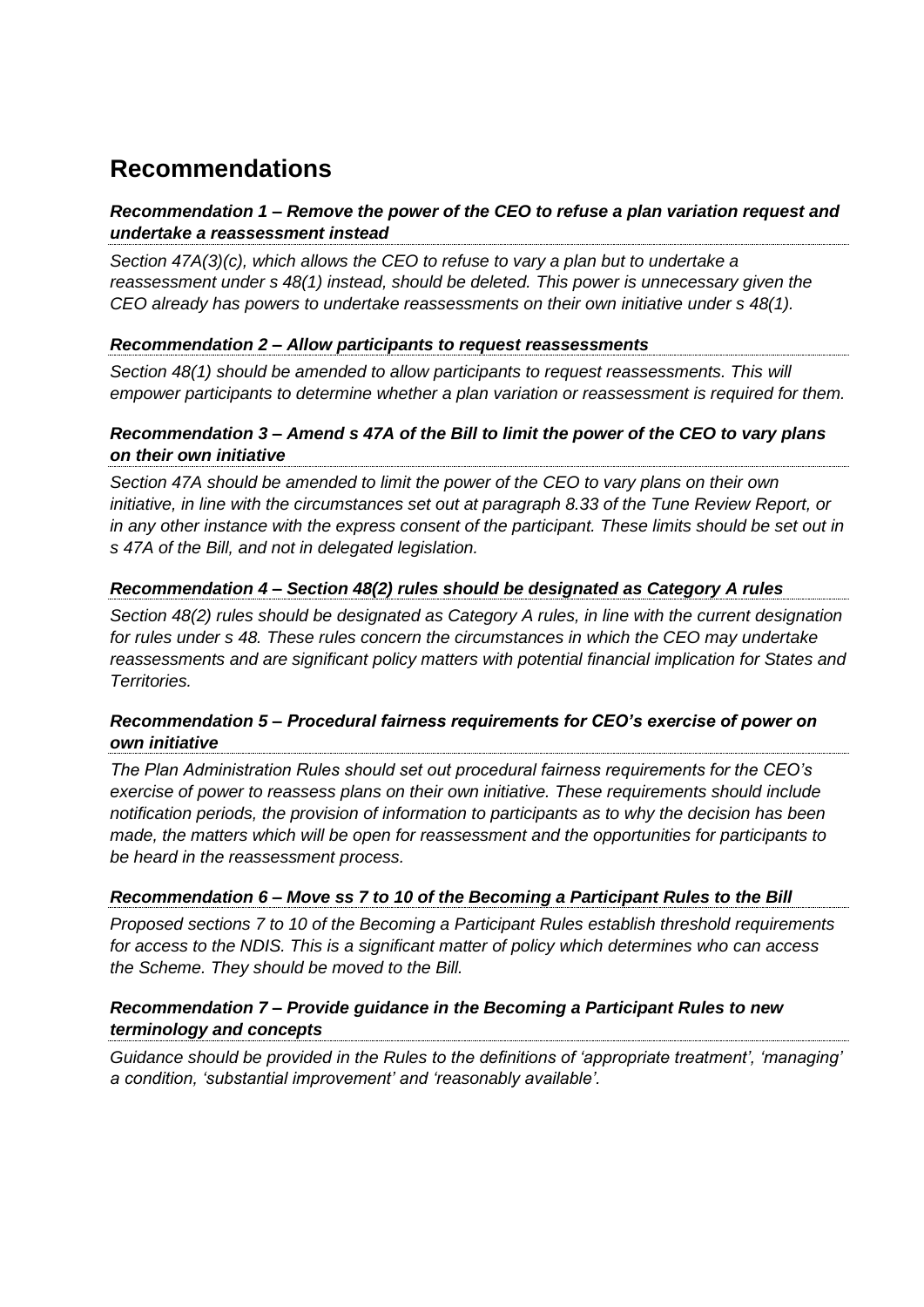#### *Recommendation 8 – Clarification of drafting in s 45 of the Bill*

*Section 45 of the Bill should be amended to clarify that this change is not intended to remove the ability of participants to continue paying their service provider in the method of their choosing.* 

#### *Recommendation 9 – Publication of information concerning payments platform*

*The NDIA should publish information concerning the planned payments platform, including information as to data collection, use and disclosure of participants' personal information.*

#### *Recommendation 10 – Amend s 100(1B) and (1C) of the Bill to require reasons to be provided automatically*

*Section 100(1B) and (1C) should be amended to require that all reviewable decisions made by the CEO be accompanied by reasons for the decision, without requiring a request to be made. This change is consistent with the recommendations from the Tune Review.*

#### *Recommendation 11 – Insert new s 100(6A) requiring reasons to be provided following internal reviews*

*A new s 100(6A) should be inserted into the Bill mirroring the requirement to provide reasons under s 100(1B) and (1C), for all reviewable decisions in respect of s 100(6) internal review decisions.* 

#### *Recommendation 12 – Amend the Participant Service Guarantee Rules to strengthen the Engagement Principles and Service Standards*

*The Participant Service Guarantee Rules should be amended to:*

- *Remove the words 'if requested' from item 4(d) of the Service Standards, to ensure all reviewable decisions are accompanied by reasons, without requiring participants to request them;*
- *Insert a Service Standard to require all reasons to be provided in an accessible, plain English format with appropriate references to the legislative framework and operational guidelines; and*
- *Change item 4(e) of the Service Standards to a new, substantive provision in the Rules to require the NDIA to provide draft plans in advance of final planning discussions and the approval of the statement of participant supports.*

#### *Recommendation 13 – Amend the legislation to allow the Administrative Appeals Tribunal to consider all supports requested by a participant*

*The legislation should be amended to address the issue raised in* QDKH and National Disability Insurance Agency [2021] AATA 922 *by providing jurisdiction to the Administrative Appeals Tribunal to consider all supports requested by a participant, regardless of whether the matter was expressly raised before the internal reviewer.*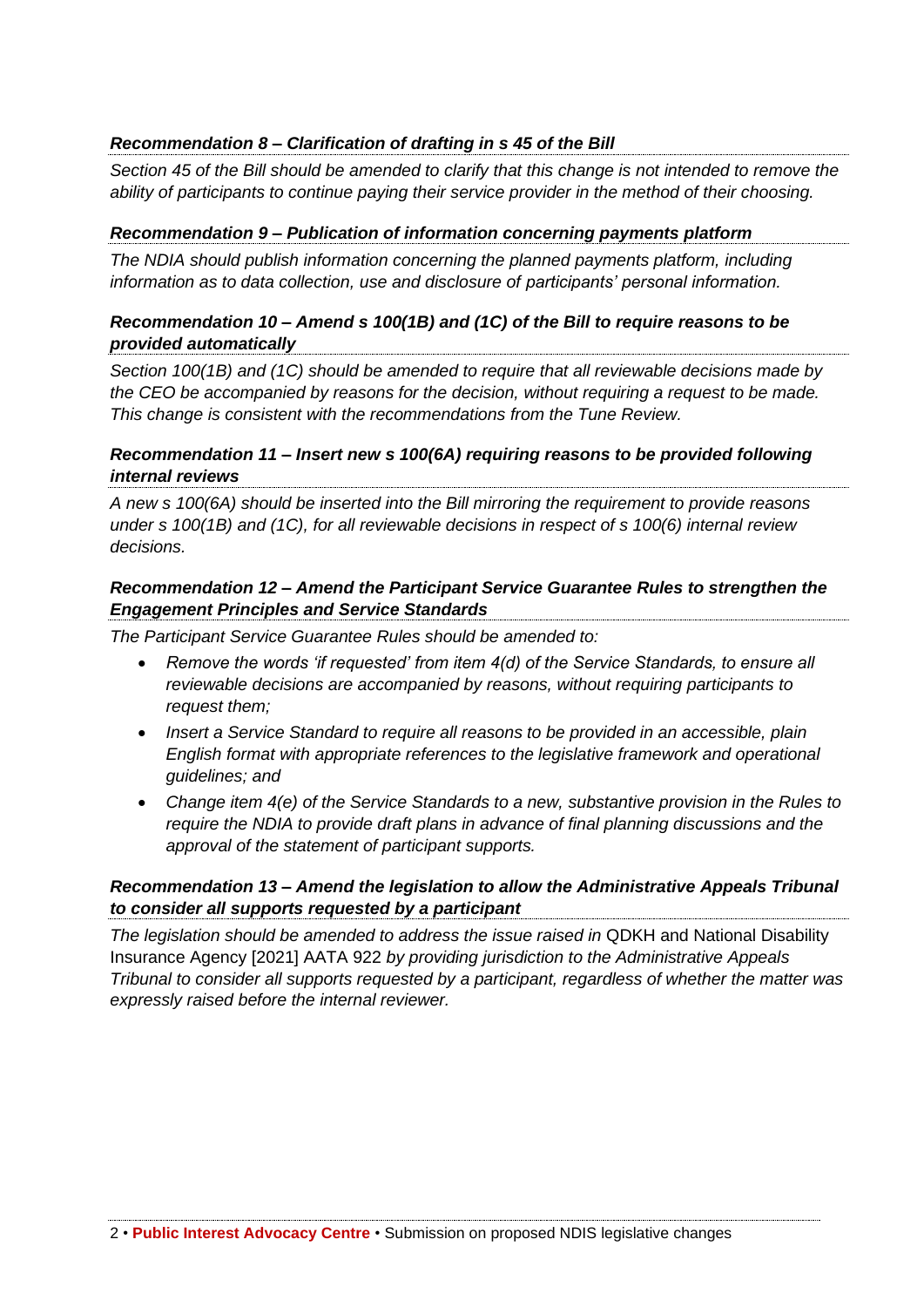## <span id="page-6-0"></span>**1. Introduction**

The Public Interest Advocacy Centre (**PIAC**) welcomes the opportunity to make this submission to the Department's consultation on the proposed reforms to the *National Disability Insurance Scheme Act 2013* (Cth) (the **Act**).

PIAC has lengthy experience in tackling barriers to justice and fairness experienced by people with disability. Since July 2019, PIAC has worked on a legal advocacy project focused on delivering better outcomes under the NDIS for people with disability. This work has been done in close consultation with key peak disability organisations.

We are pleased to see several positive changes proposed in the reform package, which reflect a number of our longstanding concerns. In particular, we welcome proposals to:

- insert timeframes into the Act and Rules, including timeframes around access, participant plans and internal reviews;
- require annual reporting by the Commonwealth Ombudsman to review the NDIA's performance against the Participant Service Guarantee, as well as in relation to participant experience;
- clarify the language around the different types of 'reviews' which has caused confusion between participants and the NDIA;
- fix the Administrative Appeals Tribunal (**AAT**)'s jurisdiction when it comes to reviewing plans which have been varied or replaced by new plans over the course of the appeal; and
- improve the NDIS principles, including adding co-design with people with disability, and using more inclusive language.

We also welcome the commitment to the co-design of any future changes to the access and funding models under the NDIS.

However, we remain concerned by the expansion of rule-making powers and the use of broad discretionary powers for the administration of the NDIS. We also consider this a missed opportunity to resolve other existing problems with the AAT's jurisdiction, and with the complexity of the NDIS framework as a whole.

Our submission addresses three matters:

- our overarching concerns about the NDIS framework and the continued reliance on broad discretionary powers;
- our comments and recommendations in respect of particular proposed changes; and
- our recommendations on further changes that can and should be made in the current reform package.

## <span id="page-6-1"></span>**2. Reliance on rules and discretionary powers**

Our overarching concern with the reform package is the continued reliance on delegated legislation for significant aspects of the NDIS. This includes the adoption of two new proposed Rules and a number of new rule-making powers in the proposed Bill. Our concerns around this continued expansion of rule-making power are compounded by the expansion of discretionary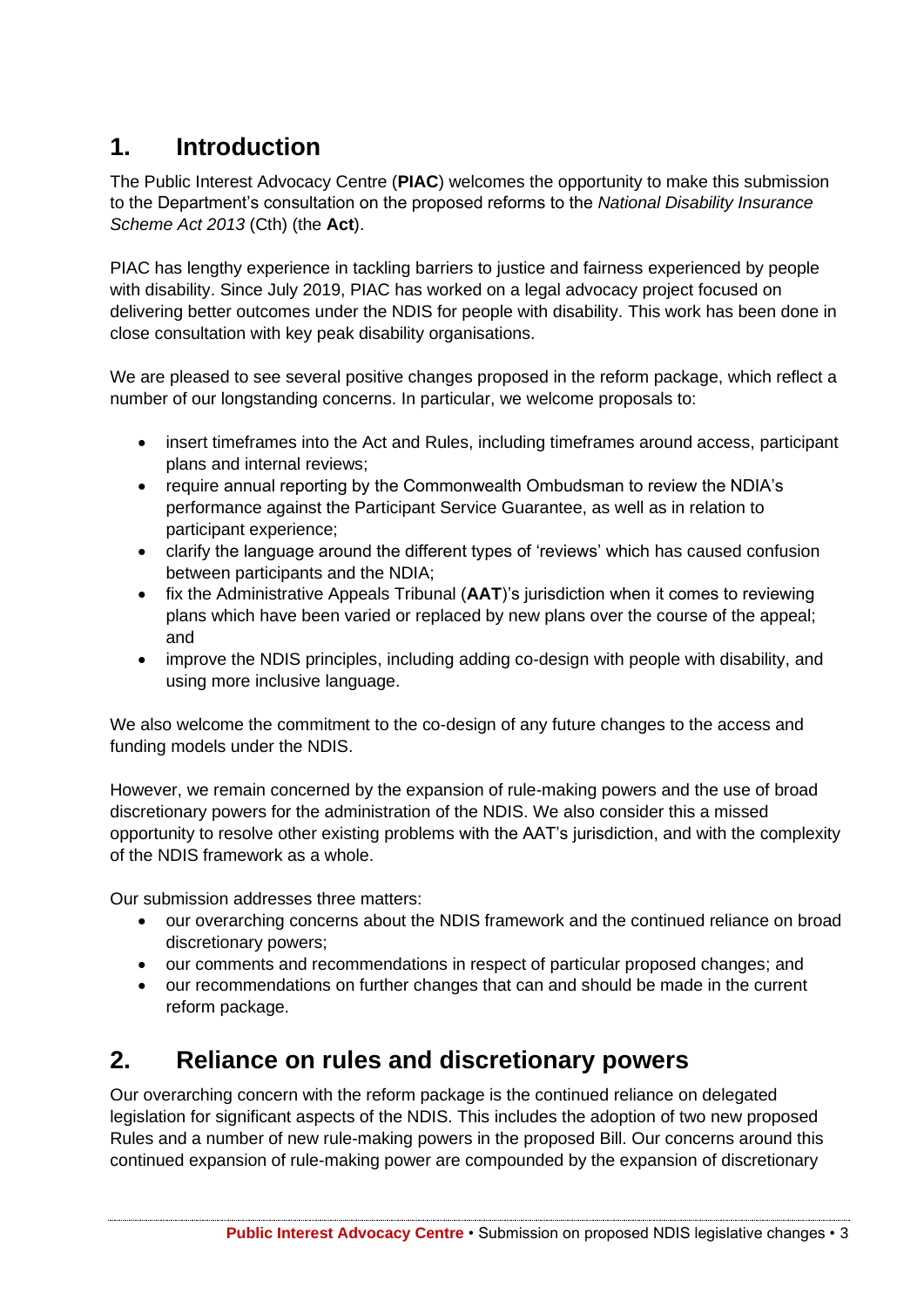powers of the CEO. The combination of these aspects represents poor legislative and administrative practice and should be avoided.

Concerns about the overuse of delegated legislation are not new, and not unique to the NDIS. Delegated legislation should only be used for the purposes of administration, for instance to facilitate flexibility in frequently changing regulatory regimes or in providing technical detail to the Act. It should not be used for significant and substantive aspects of law-making.

The Senate Standing Committee on Regulations and Ordinances has recently raised concerns regarding the overuse of legislative instruments: 1

…the power to enact laws is a primary power of Parliament. Nevertheless, the Parliament frequently delegates its law-making powers to the executive government or specified bodies or office-holders. The committee considers it essential that the Parliament does not delegate legislative powers that should be exercised by the Parliament itself.

The committee is particularly concerned that bills all too often leave significant matters of policy to delegated legislation. The committee considers that the Scrutiny of Bills committee plays an essential role in drawing bills which inappropriately delegate legislative power to the Senate's attention. However, despite the Scrutiny of Bills committee's best efforts, warnings regarding the inappropriate delegation of legislative powers are routinely ignored, and legislation is enacted that leaves significant matters to delegated legislation, or allows delegated legislation to amend primary legislation. Once enacted, these powers are used to make legislative instruments which this committee considers contain matters more appropriate for parliamentary enactment. However, by the time this committee alerts the Senate to its concerns, it is effectively too late: the relevant primary legislation has already passed both Houses of Parliament.

The committee considers that when government is developing primary legislation which seeks to delegate legislative power, it should pay close attention to the importance of ensuring adequate parliamentary oversight. In particular, government officials should consider the advice issued by this committee and by the Scrutiny of Bills committee as to when matters would be more appropriately included in primary legislation.

Parliamentary oversight of delegated legislation, through its power to disallow pieces of delegated legislation, is not sufficient when it comes to significant matters of policy. The Senate Standing Committee has stated:<sup>2</sup>

in practice, it is difficult for parliamentarians to keep abreast of the hundreds of instruments tabled each year, and all too often significant matters of policy are left to be determined by delegated legislation (despite the warnings of the Senate Standing Committee for the Scrutiny of Bills). While the committee draws its technical scrutiny concerns about delegated legislation to the Senate's attention, there is no consistent scrutiny of its policy implications.

4 • **Public Interest Advocacy Centre** • Submission on proposed NDIS legislative changes

<sup>1</sup> Senate Standing Committee on Regulations and Ordinances, *Parliamentary Scrutiny of delegated legislation* (Commonwealth of Australia, 2019), [5.33]-[5.35].

<sup>2</sup> Senate Standing Committee on Regulations and Ordinances, *Parliamentary Scrutiny of delegated legislation* (Commonwealth of Australia, 2019), x.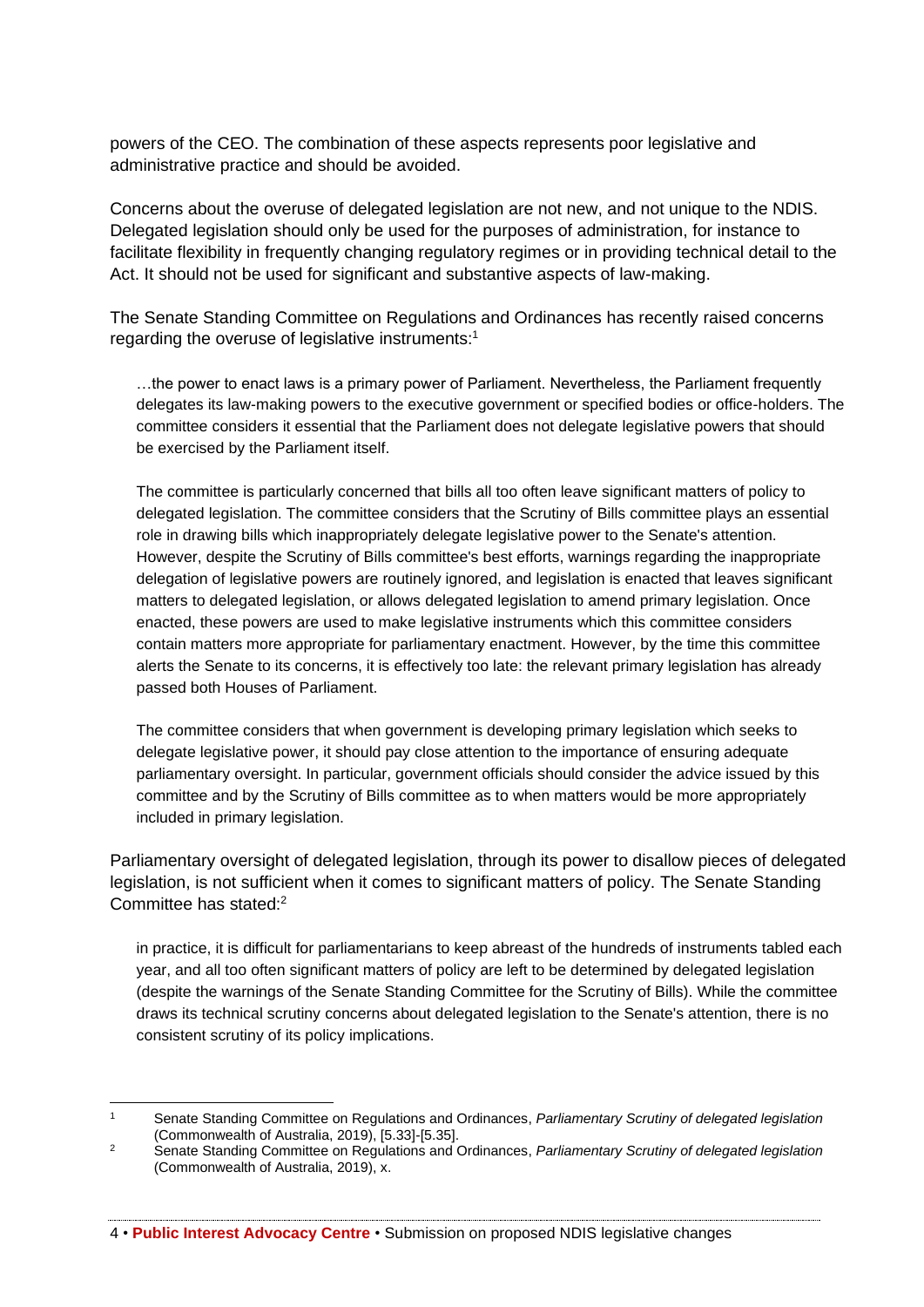In the context of the NDIS, there are a number of provisions in the Rules which are fundamental to the Scheme, and should be incorporated in the legislation. Sections 7 to 10 of the proposed Becoming a Participant Rules, for instance, establish 'requirements that must be satisfied' for access to the Scheme. These provisions are not technical administrative details, or matters that require administrative flexibility. Rather, they are fundamental provisions which create the conditions for access to the Scheme. The failure to meet any of these requirements means a person will not be able to access the Scheme. They are 'significant matters of policy' and ought to be set out in the Act, rather than in delegated legislation.

Laws which determine the eligibility of a person for access to the NDIS should be considered and made by Parliament, and not at the discretion of the Minister.

This inappropriate use of delegated legislation is made more concerning by the broad discretionary power given to the CEO in the rules. These powers, discussed further below with respect to the proposed Plan Administration Rules and Becoming a Participant Rules, embed one person – the CEO – with significant and unstructured decision-making power in respect of key aspects of a participant's NDIS plan.

This is especially inappropriate in the context of the NDIS legislation, the object of which is to give effect to obligations under the Convention on the Rights of Persons with Disabilities and to enable people with disability to exercise choice and control in pursuit of their goals.

An added consequence of the reliance on delegated legislation is the complexity of the NDIS framework. The reform package adds to this complexity, with a growing number of rules and principles found in disparate locations. For example, when making a decision about specialist disability accommodation (**SDA**) supports, the rules that need to be considered for that one decision include (at least):

- the 'reasonable and necessary supports' rules under ss 33 and 34 of the Act;
- the principles which underlie decision-making in the Act, including under ss 4, 5, 17A and 31;
- the Participant Service Guarantee Rules;
- the Support for Participants Rules;
- the SDA Rules;
- the Plan Management Rules;
- the Plan Administration Rules: and
- the NDIA's Operational Guidelines.

Many of these rules overlap and are not entirely consistent. This is unwieldy and at odds with the objects of the Scheme, making it impossible for participants to navigate and follow the process.

Our comments on the specific proposed changes below should be considered in the context of this overarching concern about the continued expansion of rule-making power and the use of broad discretionary powers.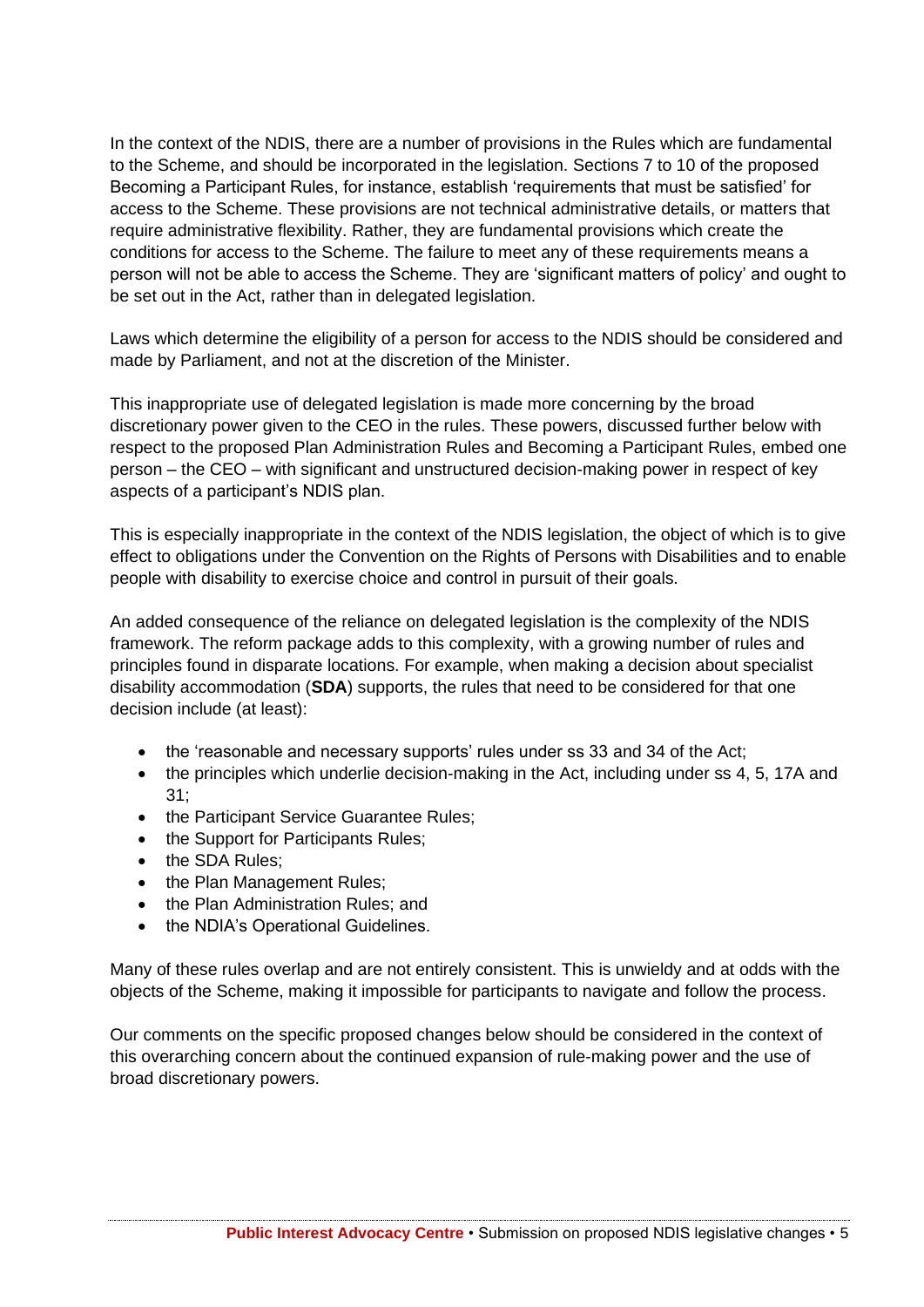## <span id="page-9-0"></span>**3. Comments on specific changes**

In respect of the specific changes being proposed, we raise concerns about five changes which should be improved before the reforms are taken further. These changes concern:

- the proposed ss 47A and 48 and the CEO's plan variation power;
- changes to the Becoming a Participant Rules;
- changes to the payment of supports;
- the proposed s 100(1B) and (1C) concerning reasons for decisions; and
- the Engagement Principles and Service Standards under the Participant Service Guarantee.

### <span id="page-9-1"></span>**3.1 The CEO's plan variation and reassessment powers**

Proposed s 47A of the Bill allows participant plans to be varied without a reassessment. We support the introduction of a plan variation power to allow for minor changes upon request by a participant, without requiring a participant to go through a full reassessment process. We also support the change in terminology, avoiding multiple uses of the word 'review'.

However, we have a number of concerns with the drafting of ss 47A and 48.

First, s 47A(3)(c) (and subsequent amendments) should be deleted. If the participant requests a variation of their plan, the CEO should only be able to decide to vary the plan, or not vary the plan. The CEO should not have the power to decline the plan variation and instead reassess the plan under s 48(1).

In effect, this power means the CEO can change a participant's request to vary a plan into a request for a reassessment. A participant should be able to request a plan variation without being concerned that their access to the Scheme and all of their existing supports are open for reassessment.

There may be circumstances where a participant would prefer to seek review of the decision not to vary, rather than proceed to reassessment.

For example, a participant may request a plan variation following settlement of an AAT appeal. Section 47A(3)(c) as drafted would allow the CEO to decline that variation request, despite having settled the appeal, and instead proceed to a reassessment.

In the event that a reassessment is necessary, the CEO retains the power under s 48 to reassess plans on their own initiative. Section 47A(3)(c) is therefore unnecessary and should be deleted.

Instead, s 48(1) should be amended to allow participants to request reassessments. This ensures participants are able to make decisions for themselves as to whether to request reassessments for major plan changes, or variations for minor changes. It will also ensure plan variation and reassessment remain distinct concepts.

Second, we oppose the unrestrained power given to the CEO to vary a plan on their own initiative under s 47A.

6 • **Public Interest Advocacy Centre** • Submission on proposed NDIS legislative changes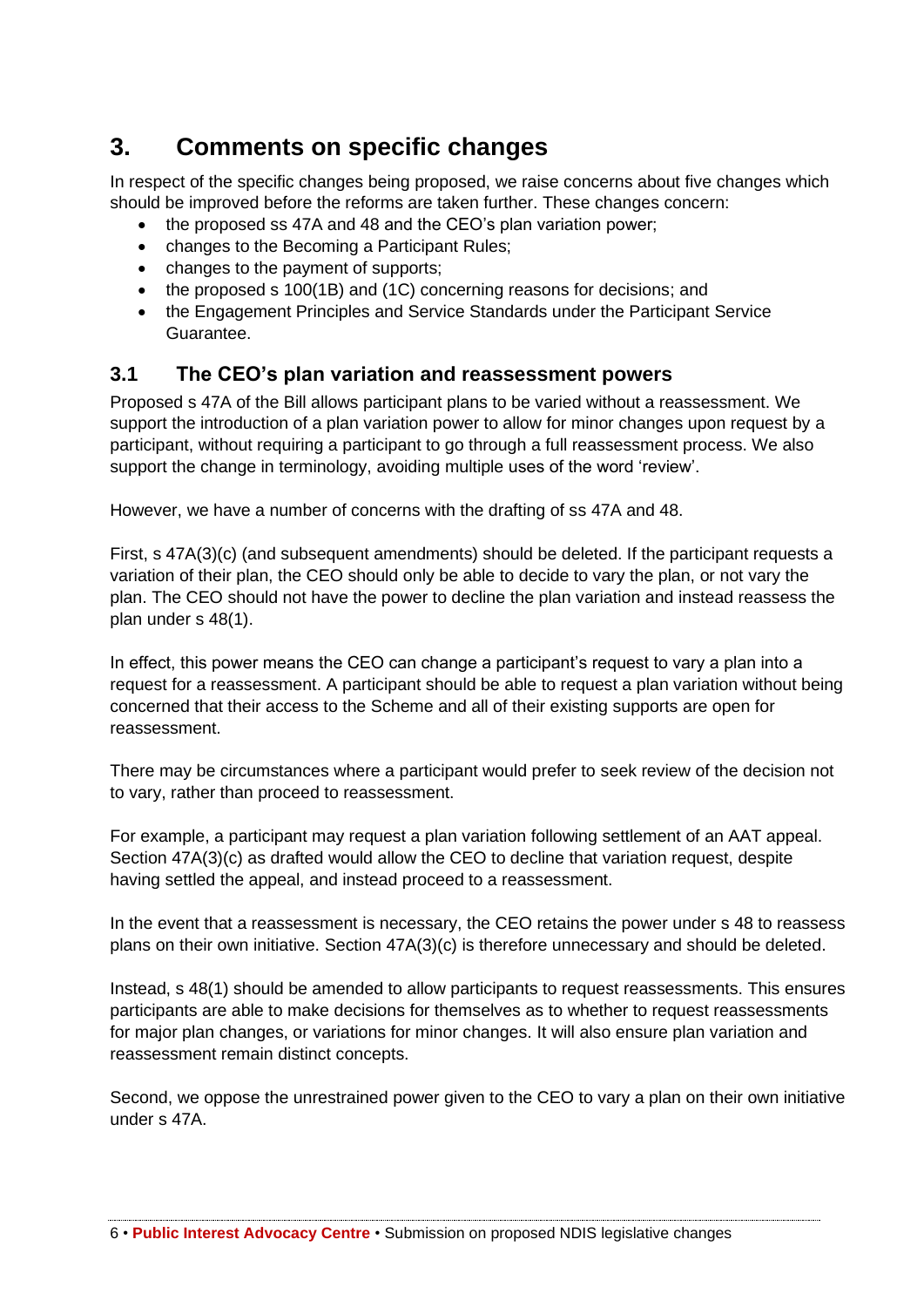Section 10 of the proposed Plan Administration Rules provides a set of 'matters' that the CEO 'must have regard to' in deciding whether to vary a participant's plan on their own initiative.

The matters include whether the variation is to how a particular support is to be delivered, whether the variation relates to the cost of a particular support, or whether the variation increases the total funding for supports. These matters are broad and do not limit the use of this power. Nor do they point in a consistent direction as to how a decision is to be made. Rather, they provide the CEO with unstructured decision-making power in respect of whether to vary a participant's plan.

This leaves it open for the CEO to unilaterally make variations like changes to funding amounts and restrictions on how funding could be used by a participant, without consultation or consent from the participant and without a reassessment. It is not evident why the CEO needs or should have this broad power.

In the explanatory materials to the Plan Administration Rules, the example of 'Lin' is given as an appropriate use of the CEO's power to vary plans on their own initiative. The example shows that Lin's plan was approved in October and included an amount for an assessment by an occupational therapist for a mobility aid. Following the occupational therapist's recommendation, the CEO assessed the wheelchair as being a reasonable and necessary support, and varied Lin's plan on their own initiative.

It can be inferred in this example that Lin has, by providing the CEO with the occupational therapist's recommendation for the wheelchair, requested a plan variation to include the wheelchair. It is clear that Lin has consented to that change.

However, the current drafting would also allow the CEO to assess an *alternative, cheaper* wheelchair as being a reasonable and necessary support – that is, a wheelchair that is similar to, but which may not have the same features or design as that recommended by the occupational therapist. The CEO would have the power to vary the plan to include this cheaper wheelchair on their own initiative, without Lin's consent or request. This should not be the case.

The 'matters' listed in section 10 of the Rules are also not consistent with the Tune Review recommendation, set out at [8.33] of that Report. The Tune Review set out a list of circumstances where it would be appropriate for plan variations to be made. It was not a list of matters for the CEO to have regard to in exercising a discretionary power.

The use of this power on the CEO's own initiative should be limited to highly specific instances, as recommended in the Tune Review, or otherwise to be exercised with the consent of the participant. The power should be limited to the following circumstances:

- where a participant changes their statement of goals and aspirations;
- if a participant requires crisis/emergency funding as a result of a significant change to their support needs and the CEO is satisfied that the support is reasonable and necessary
- if a participant has obtained information, such as assessments and quotes, requested by the NDIA to make a decision on a particular support, and upon receipt of the information the NDIA is satisfied that the funding of that *specific* support is reasonable and necessary;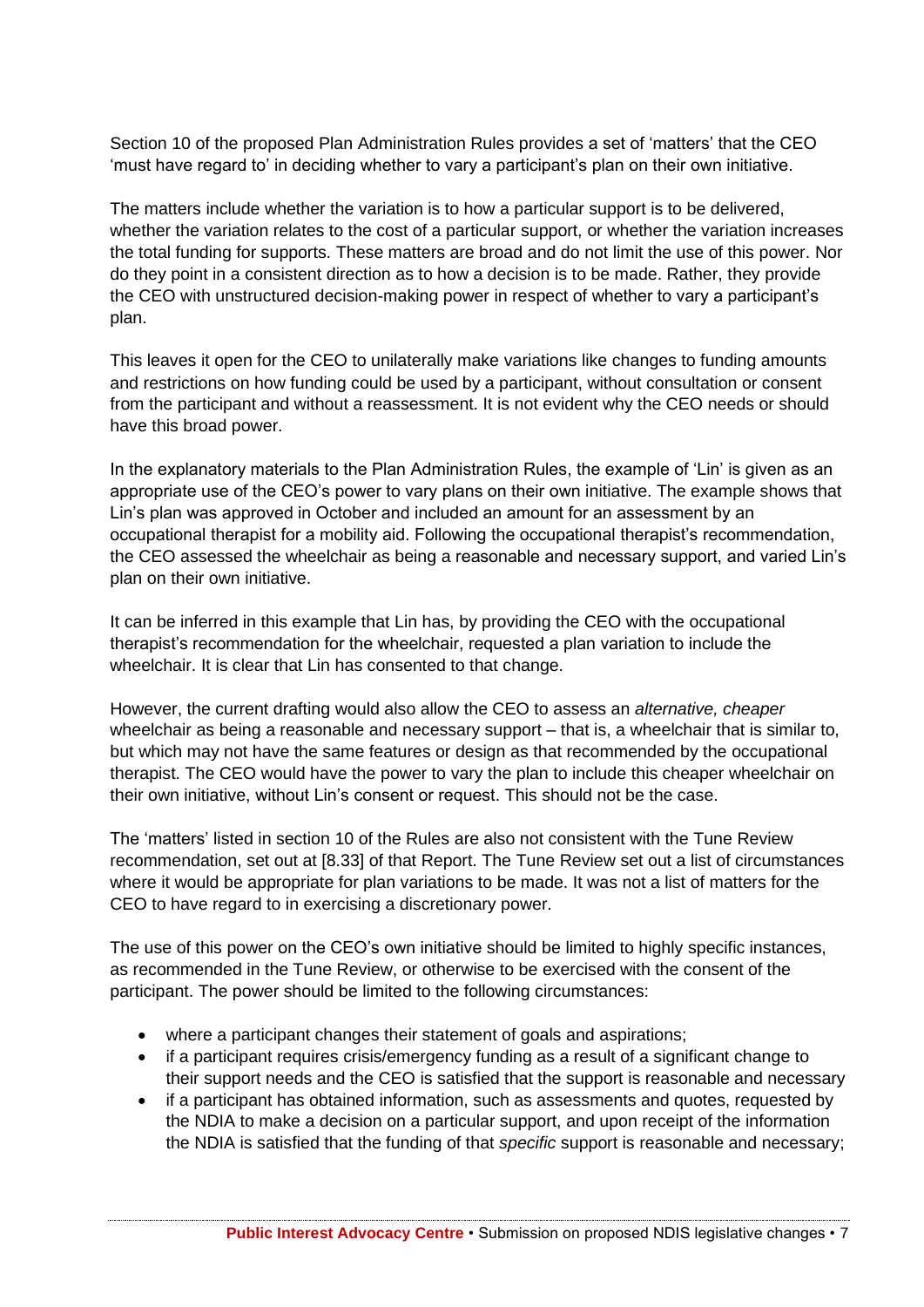- where a technical mistake or drafting error is made in the plan;
- where, after completion of risk assessments in accordance with ss 43 and 44, the plan management type is changed;
- for the purposes of applying or adjusting a compensation reduction amount;
- to add reasonable and necessary supports if the relevant statement of participant supports is under review by the AAT;
- upon reconciliation of an appeal made to the AAT;
- to implement an AAT decision that was not appealed by the parties; and
- in any other instance, with the express consent of the participant.

These circumstances are consistent with those stated in the Tune Review, at [8.33].

Third, we are concerned by the use of broad Category D rules in setting out matters for consideration in the exercise of ss 47A and 48 powers.

In respect of rules under s 47A, s 10 of the Plan Administration Rules should be moved to the primary legislation. We submitted above that matters which represent significant matters of policy should be addressed in the legislation. Delegated legislation should be used only for technical detail and matters requiring flexibility.

The circumstances in which the CEO may vary a plan on their own initiative should not be subject to administrative flexibility. The CEO already has the power to vary plans on request, and to undertake reassessments on their own initiative under s 48. These powers provide sufficient flexibility. The limited circumstances we set out above are easily definable in the legislation, without requiring technical details in the rules. Limits on the CEO's power to vary plans on their own initiative should not be subject to change at the discretion of the Minister.

In respect of rules under s 48(2), we submit these should instead be designated as Category A rules. Rules in respect of the current s 48 are Category A rules. There is no reason why this should be changed to Category D. As the Tune Review states at [2.17a]:

Category A rules are those that relate to significant policy matters with financial implications for the Commonwealth and states and territories, or which interact closely with relevant state and territory laws. The unanimous agreement of the Commonwealth and all states and territories is required for their making or amending

Rules about the circumstances in which the CEO may undertake reassessments are significant policy matters with financial implication for States and Territories. These rules may relate to the size of funding, and the allocation of funding decisions between the Commonwealth and States and Territories. It is appropriate that they remain Category A rules.

Finally, the Plan Administration Rules should set out procedural fairness requirements in the event the CEO exercises their power to reassess plans on their own initiative. These requirements should include matters such as the timing of notification periods for participants, the provision of information as to why such a decision has been made, information on the aspects of the plan that will be open for reassessment as well as the opportunities for participants to be heard in the reassessment process.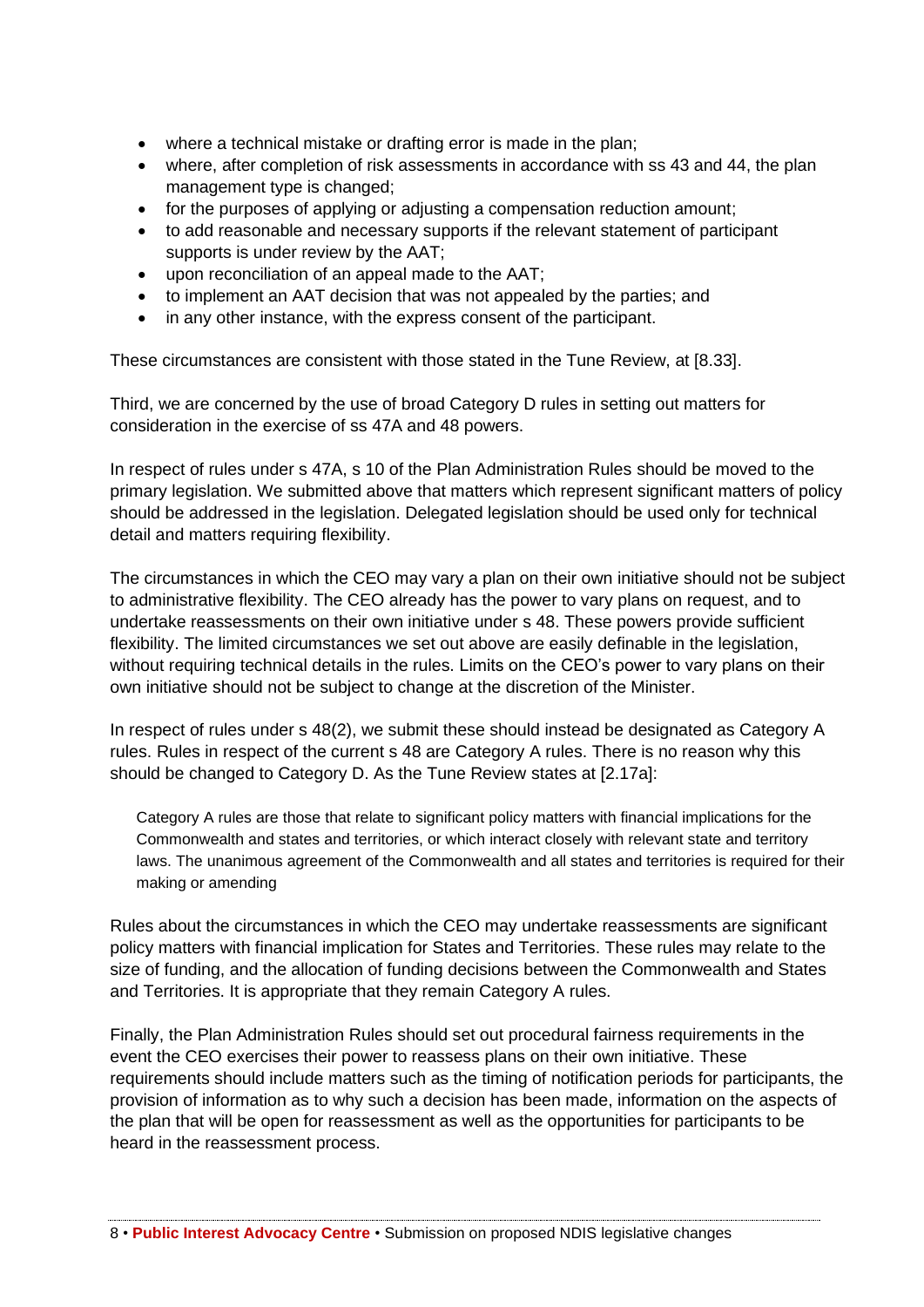#### *Recommendation 1 – Remove the power of the CEO to refuse a plan variation request and undertake a reassessment instead*

*Section 47A(3)(c), which allows the CEO to refuse to vary a plan but to undertake a reassessment under s 48(1) instead, should be deleted. This power is unnecessary given the CEO already has powers to undertake reassessments on their own initiative under s 48(1).*

#### *Recommendation 2 – Allow participants to request reassessments*

*Section 48(1) should be amended to allow participants to request reassessments. This will empower participants to determine whether a plan variation or reassessment is required for them.*

#### *Recommendation 3 – Amend s 47A of the Bill to limit the power of the CEO to vary plans on their own initiative*

*Section 47A should be amended to limit the power of the CEO to vary plans on their own*  initiative, in line with the circumstances set out at paragraph 8.33 of the Tune Review Report, or *in any other instance with the express consent of the participant. These limits should be set out in s 47A of the Bill, and not in delegated legislation.*

#### *Recommendation 4 – Section 48(2) rules should be designated as Category A rules*

*Section 48(2) rules should be designated as Category A rules, in line with the current designation for rules under s 48. These rules concern the circumstances in which the CEO may undertake reassessments and are significant policy matters with potential financial implication for States and Territories.*

#### *Recommendation 5 – Procedural fairness requirements for CEO's exercise of power on own initiative*

*The Plan Administration Rules should set out procedural fairness requirements for the CEO's exercise of power to reassess plans on their own initiative. These requirements should include notification periods, the provision of information to participants as to why the decision has been made, the matters which will be open for reassessment and the opportunities for participants to be heard in the reassessment process.*

### <span id="page-12-0"></span>**3.2 Becoming a Participant Rules**

We have submitted above that provisions of the Becoming a Participant Rules which establish thresholds for accessing the NDIS should be addressed in the Act, not in delegated legislation. While ss 7 to 10 of the Rules purport to clarify the terms 'permanent' and 'substantially reduced functional capacity', the fact that they establish 'requirements that must be satisfied' for access to the Scheme means they form part of the threshold requirements for access to the NDIS. They are a significant matter of policy determining who can access the Scheme, and ought to be considered by Parliament.

In addition to being moved to the primary legislation, we consider that the proposed changes require further clarification.

While we welcome the clarification around the meaning of 'permanent' impairment and 'substantially reduced functional capacity' in relation to psychosocial disability, the rules introduce new undefined terms and concepts.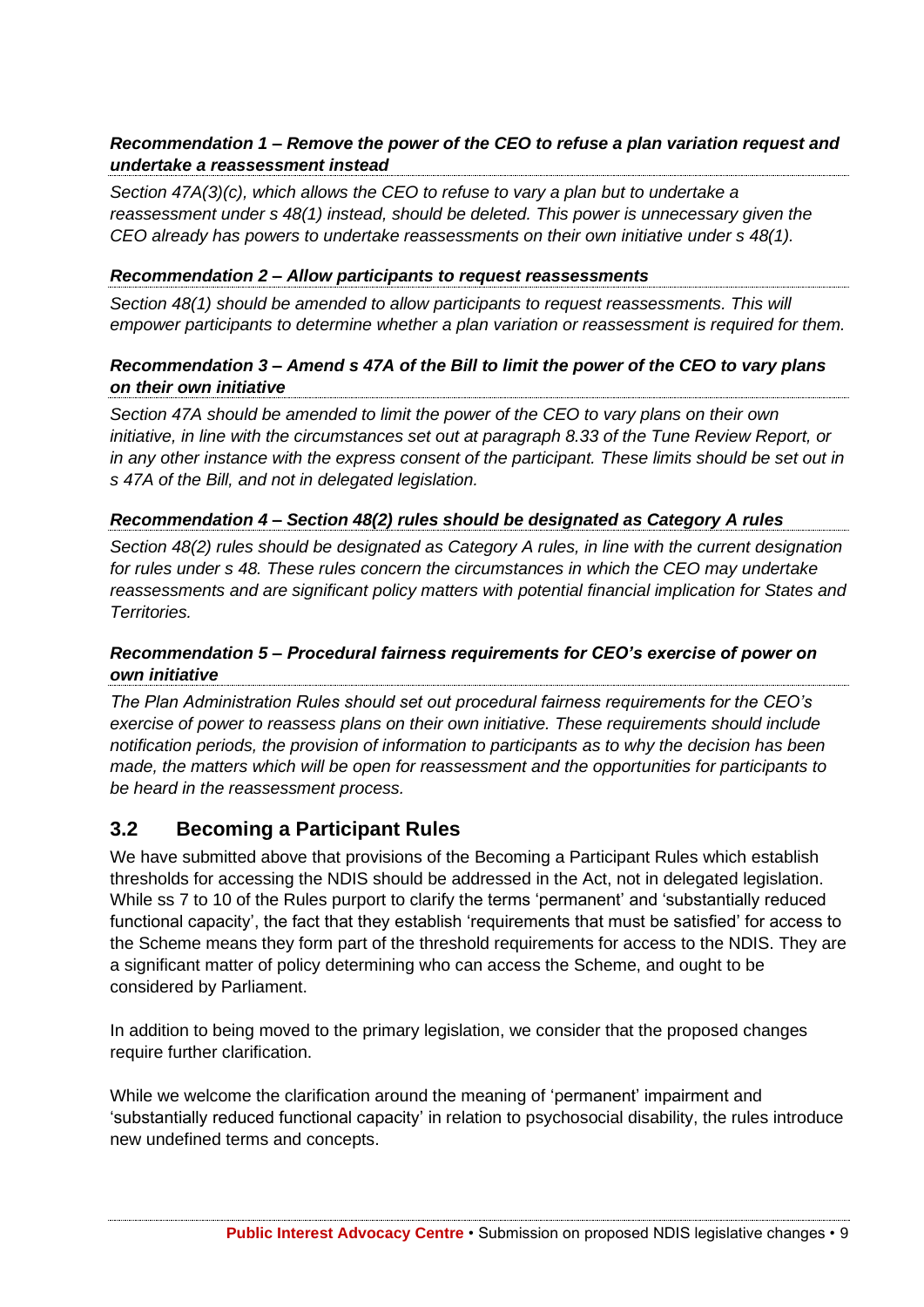Section 8 of the Becoming a Participant Rules provides that, to access the NDIS, a person must be undergoing or have undergone 'appropriate treatment' for the purposes of 'managing' their condition, and that the treatment has not led to a 'substantial improvement' in their functional capacity after a reasonable period of time. Alternatively, there must be no 'appropriate treatment' 'reasonably available' to the person. These terms in inverted commas are not defined.

In practice, it will be the CEO (and their delegate) considering in each instance what 'appropriate treatment', 'managing' a condition, 'substantial improvement' and 'reasonably available' means. This again gives broad discretionary power to the CEO over a fundamental aspect of the NDIS.

We consider it would be appropriate for guidance for these terms to be provided in the rules. The highly personal nature of the decisions involved in medical treatment requires guidance to ensure that subjective considerations are taken into account by the delegate in making these assessments.

For instance, 'appropriate treatment' should take into account matters such as a participant's risk appetite for treatments, and personal choices over medical procedures. 'Substantial improvement' should include subjective assessments of a person's functional capacity. There is also no guidance as to how a decision-maker determines whether improvement has met the 'substantial' threshold, and the indicators for that threshold. Guidance is important for both participants and decision-makers, to ensure consistency in the application of these vague terms.

Similar considerations apply in proposed s 9(2)(b) of the Rules, concerning non-psychosocial disabilities.

This provision requires that there are no 'known, available and appropriate evidence-based clinical, medical or other treatments' that would be likely to lead to a person's impairment no longer resulting in substantially reduced functional capacity. Again, the term 'appropriate' is vague and should include respect for bodily autonomy. 'Other treatment' is also vague – what non-clinical, non-medical treatment should a participant be required to undergo? Should those treatments in any case be funded under the NDIS – for example, as capacity building supports? These matters require further definition and guidance to ensure consistency in decision-making.

#### *Recommendation 6 – Move ss 7 to 10 of the Becoming a Participant Rules to the Bill*

*Proposed sections 7 to 10 of the Becoming a Participant Rules establish threshold requirements for access to the NDIS. This is a significant matter of policy which determines who can access the Scheme. They should be moved to the Bill.*

#### *Recommendation 7 – Provide guidance in the Becoming a Participant Rules to new terminology and concepts*

*Guidance should be provided in the Rules to the definitions of 'appropriate treatment', 'managing' a condition, 'substantial improvement' and 'reasonably available'.*

### <span id="page-13-0"></span>**3.3 Payment of supports**

PIAC does not oppose, in principle, the proposed amendments to s 45 of the Act. We understand from the explanatory materials that the intention of these amendments is to enable the NDIA to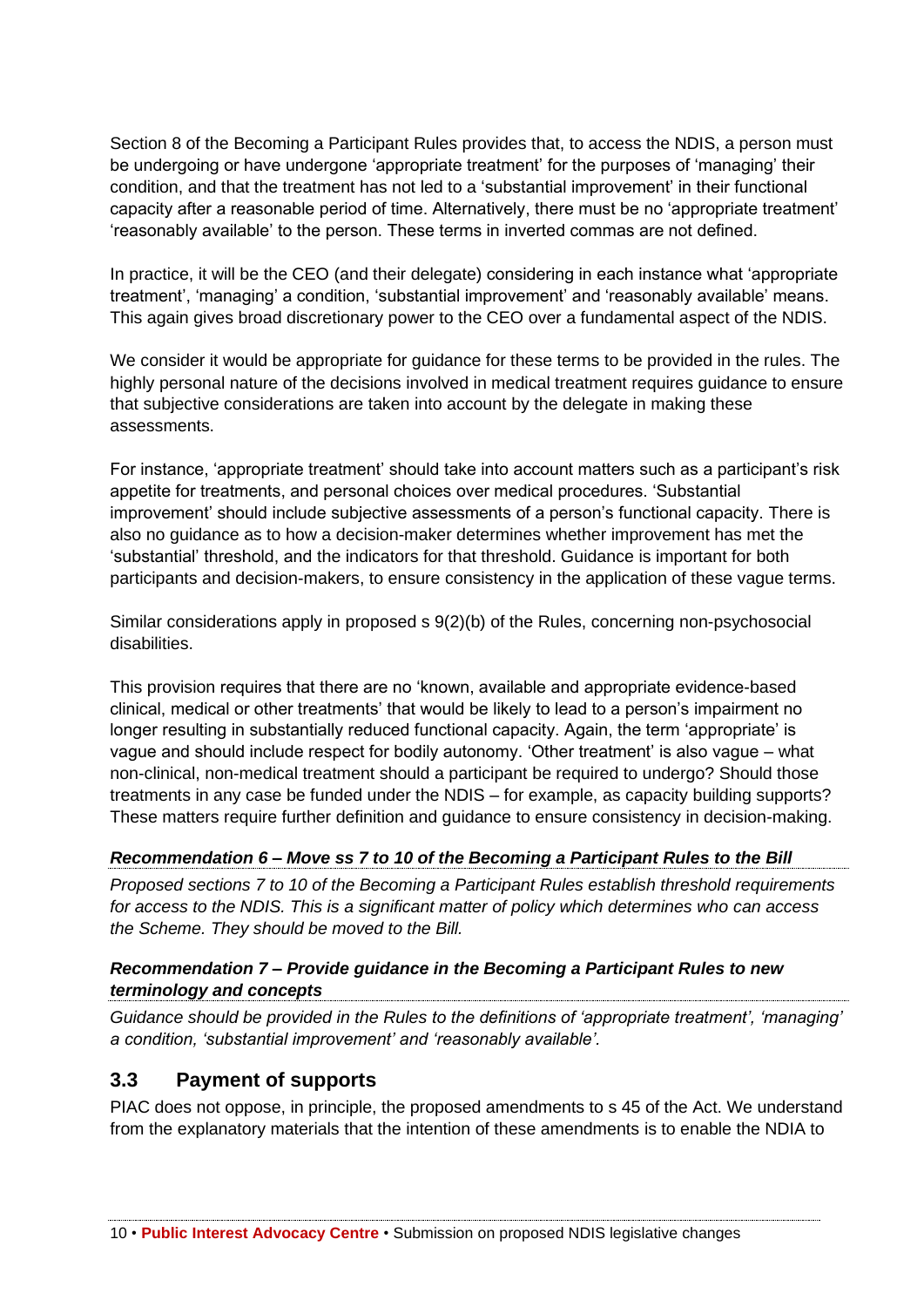pay service providers directly on behalf of participants, through a new payment platform. The new payment platform is intended to simplify the payment process for both participants and the NDIA.

We understand from briefings with the Department of Social Services that the intention is **not** to require all participants, including all self-managed participants, to utilise the payment platform. Participants may choose to continue paying their service providers in the manner which works for them. It is important that participants continue to be empowered in this manner.

We make two submissions on the proposed change.

First, proposed s 45 requires amendment to reflect the Government's intention that participants will not be *required* to utilise the payment platform. As presently drafted, the NDIS amount payable is to be paid 'to the person determined by the CEO' and either in accordance with the prescribed rules, or if there are no rules 'in the manner determined by the CEO'.

This allows the CEO to determine how the money is paid and to whom, without requiring them to take into account or adhere to a participant's choice. The Plan Administration Rules likewise do not require the CEO to follow a participant's request. If the intention is to allow participants to continue to choose, this provision ought to be amended to make that clear.

Second, we have been approached by a number of stakeholders and participants who are concerned about the proposed payment platform. We understand participants do not feel adequately consulted on the introduction of the payment app, and do not understand the privacy implications or data collection policies proposed. If the basis for the proposed amendments to s 45 is to allow the introduction of this payment platform, it is important for details of the platform to be released shortly, to allow consultation and co-design. This is critical in building trust with the disability community.

#### *Recommendation 8 – Clarification of drafting in s 45 of the Bill*

*Section 45 of the Bill should be amended to clarify that this change is not intended to remove the ability of participants to continue paying their service provider in the method of their choosing.* 

#### *Recommendation 9 – Publication of information concerning payments platform*

*The NDIA should publish information concerning the planned payments platform, including information as to data collection, use and disclosure of participants' personal information.*

#### <span id="page-14-0"></span>**3.4 Reasons for decisions**

PIAC supports the insertion of s 100(1B) and (1C) into the Act, allowing participants to request reasons for decisions made by the NDIA, prior to any internal review application. This is a welcome change, as it can empower individuals to understand decisions made about them at the initial stage – for example, initial decisions about access or participant plans – and can better inform participants as to whether an internal review is needed.

However, we recommend improving this in two ways.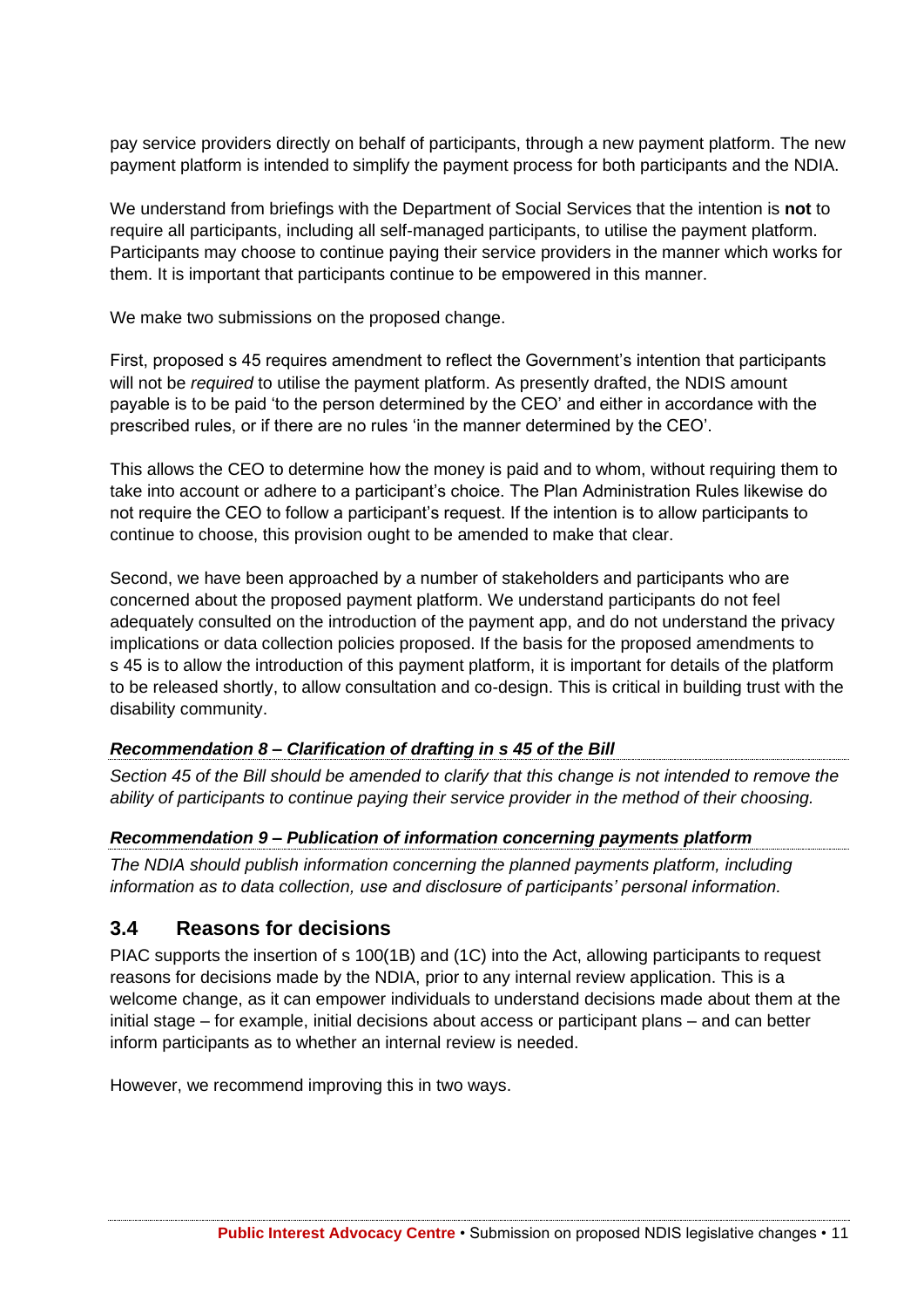First, the provision of reasons should not be on request by the participant. It should be given automatically, as a matter of course, for all participants when a decision is made about them. This is consistent with the Tune Review, which said (at [3.59]):

Providing people with disability with an explanation of a decision should be a routine operational process for the NDIA when making access, planning and plan review decisions. However, in the event this does not occur, the Participant Service Guarantee should empower the person with disability to require the NDIA provide this information in a manner that is accessible to them.

This is important as it will enable all participants to receive reasons for decisions made about them, not just those who are willing or able to go through the further process of making a request.

Second, there is no corresponding requirement for reasons to be provided once a review of the reviewable decision has been made under s 100(6). In practice, we understand that reasons are often – but not always – provided in relation to internal reviews.

We consider that a provision should be inserted to make this a legislated requirement. That is, every decision made by an NDIA reviewer must be accompanied by a statement of reasons. Again, this is consistent with the intentions of the Tune recommendation, and with good administrative decision-making principles.

#### *Recommendation 10 – Amend s 100(1B) and (1C) of the Bill to require reasons to be provided automatically*

*Section 100(1B) and (1C) should be amended to require that all reviewable decisions made by the CEO be accompanied by reasons for the decision, without requiring a request to be made. This change is consistent with the recommendations from the Tune Review.*

#### *Recommendation 11 – Insert new s 100(6A) requiring reasons to be provided following internal reviews*

*A new s 100(6A) should be inserted into the Bill mirroring the requirement to provide reasons under s 100(1B) and (1C), for all reviewable decisions in respect of s 100(6) internal review decisions.* 

### <span id="page-15-0"></span>**3.5 Engagement Principles and Service Standards**

The proposed Engagement Principles are largely appropriate, and we welcome the detail provided in the form of Service Standards.

However, some of these Service Standards should be amended and included as substantive and standalone provisions which require the NDIA to take certain actions.

Item 4(d) of the Service Standards provides that 'if requested, provide participants and prospective participants with a statement of reasons for all reviewable decisions about them'. Consistent with Recommendations 10 and 11 above, this should be amended to remove 'if requested'. It should be a 'routine operational process' for the NDIA to provide reasons for its decisions.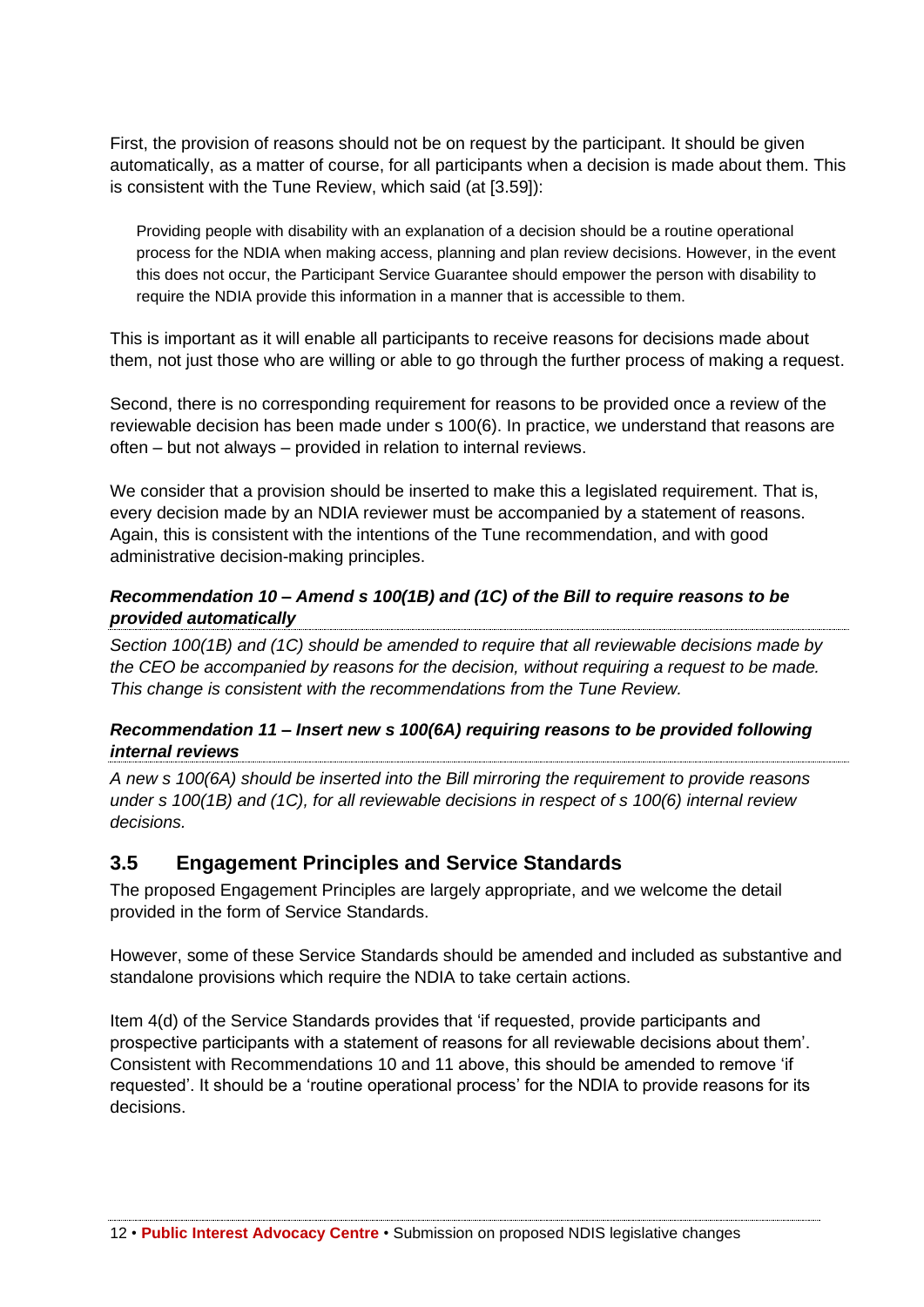The Service Standards should also include a requirement that the reasons be provided in an accessible, plain English format, with appropriate references to the legislative framework and operational guidelines. This is consistent with the principle of empowering participants and prospective participants to navigate the NDIS system and participate in the process.

Item 4(e) should be amended and included as a substantive provision in the Participant Service Guarantee Rules. Item 4(e) requires responsible persons to:

- empower participants to request to see a draft plan in advance of:
- (i) final planning discussions; and
- (ii) the approval of the statement of participant supports to be included in the plan…

This Service Standard is meaningless. First, the issue is not that participants are disempowered to request draft plans – participants and their advocates have consistently requested draft plans be provided. The issue is that they are not provided. They must be empowered to *receive* those draft plans, not to request them.

Second, the NDIA 'empowering' participants to 'request' to see draft plans does not create any substantive change. The NDIA can continue to deny those requests to see draft plans.

The continued refusal to provide draft plans is also inconsistent with the principles of transparency and empowerment.

Instead, a new provision should be inserted in the Rules to require that draft plans be provided by the NDIA in advance of final planning discussions and the approval of the statement of participant supports.

#### *Recommendation 12 – Amend the Participant Service Guarantee Rules to strengthen the Engagement Principles and Service Standards*

*The Participant Service Guarantee Rules should be amended to:*

- *Remove the words 'if requested' from item 4(d) of the Service Standards, to ensure all reviewable decisions are accompanied by reasons, without requiring participants to request them;*
- *Insert a Service Standard to require all reasons to be provided in an accessible, plain English format with appropriate references to the legislative framework and operational guidelines; and*
- *Change item 4(e) of the Service Standards to a new, substantive provision in the Rules to require the NDIA to provide draft plans in advance of final planning discussions and the approval of the statement of participant supports.*

## <span id="page-16-0"></span>**4. Further changes to be made**

While we accept the intention of the current reform package is to address aspects of previous inquiry recommendations to streamline the administration of the NDIS, we consider there is a missed opportunity to fix a technical issue in relation to the jurisdiction of the AAT.